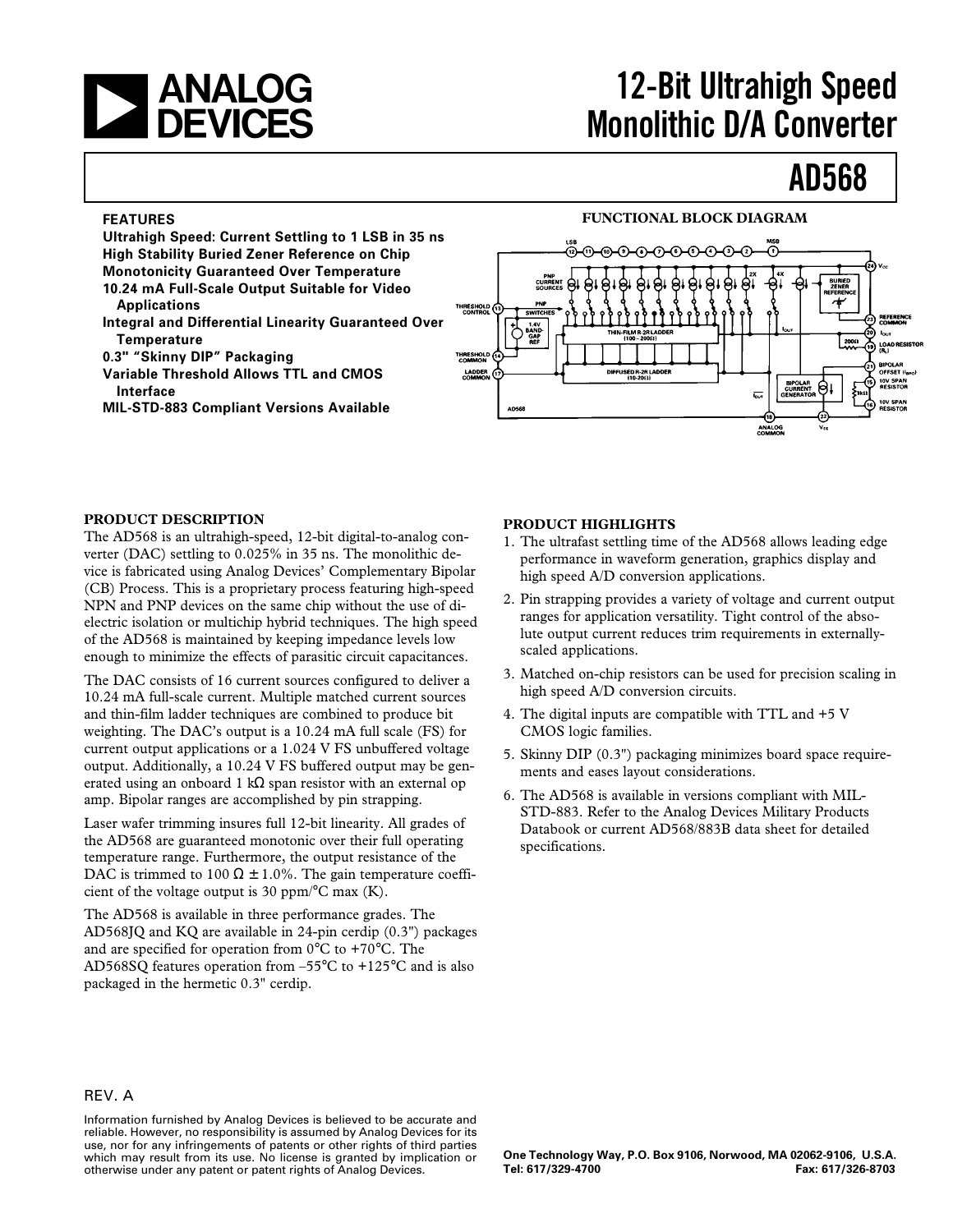# $AD568-SPECIFICATIONS$  ( $@ = +25^\circ$ C,  $V_{cc}$ ,  $V_{EE} = \pm 15$  V unless otherwise noted)

| Model                                                                                                                                                                                                                     | Min                                                                      | <b>AD568J</b><br>Typ     | Max                                                                      | Min                                                                            | <b>AD568K</b><br>Typ | Max                                                                       | Min                                                                                                                               | <b>AD568S</b><br>Typ          | Max                                                                | Units                                                                                                |
|---------------------------------------------------------------------------------------------------------------------------------------------------------------------------------------------------------------------------|--------------------------------------------------------------------------|--------------------------|--------------------------------------------------------------------------|--------------------------------------------------------------------------------|----------------------|---------------------------------------------------------------------------|-----------------------------------------------------------------------------------------------------------------------------------|-------------------------------|--------------------------------------------------------------------|------------------------------------------------------------------------------------------------------|
| <b>RESOLUTION</b>                                                                                                                                                                                                         | 12                                                                       |                          |                                                                          | 12                                                                             |                      |                                                                           | 12                                                                                                                                |                               |                                                                    | <b>Bits</b>                                                                                          |
| ACCURACY <sup>1</sup><br>Linearity<br>$T_{MIN}$ to $T_{MAX}$<br>Differential Nonlinearity<br>${\rm T_{MIN}}$ to ${\rm T_{MAX}}$<br>Monotonicity<br>Unipolar Offset<br><b>Bipolar Offset</b><br>Bipolar Zero<br>Gain Error | $-1/2$<br>$-3/4$<br>$-1$<br>$-1$<br>$-0.2$<br>$-1.0$<br>$-0.2$<br>$-1.0$ |                          | $+1/2$<br>$+3/4$<br>$+1$<br>$+1$<br>$+0.2$<br>$+1.0$<br>$+0.2$<br>$+1.0$ | $-1/4$<br>$-1/2$<br>$-1/2$<br>$-1$<br>$\star$<br>$\star$<br>$\star$<br>$\star$ |                      | $+1/4$<br>$+1/2$<br>$+1/2$<br>$+1$<br>*<br>$\star$<br>$^\star$<br>$\star$ | $-1/2$<br>$-3/4$<br>$-1$<br>$-1$<br><b>GUARANTEED OVER RATED SPECIFICATION TEMPERATURE RANGE</b><br>$\star$<br>$\star$<br>$\star$ |                               | $+1/2$<br>$+3/4$<br>$+1$<br>$-1$<br>$\star$<br>$^\star$<br>$\star$ | <b>LSB</b><br><b>LSB</b><br><b>LSB</b><br><b>LSB</b><br>% of FSR<br>% of FSR<br>% of FSR<br>% of FSR |
| TEMPERATURE COEFFICIENTS <sup>2</sup><br>Unipolar Offset<br><b>Bipolar Offset</b><br>Bipolar Zero<br>Gain Drift<br>Gain Drift (IOUT)                                                                                      | $-5$<br>$-30$<br>$-15$<br>$-50$<br>$-150$                                |                          | $+5$<br>$+30$<br>$+15$<br>$+50$<br>$+150$                                | $-3$<br>$-20$<br>$\bullet$<br>$-30$<br>$\star$                                 |                      | $+3$<br>$+20$<br>$\bullet$<br>$+30$<br>$\star$                            | $-5$<br>$-30$<br>$\bullet$<br>$-50$<br>$\star$                                                                                    |                               | $+5$<br>$+30$<br>$\bullet$<br>$+50$<br>$\star$                     | ppm of FSR/°C<br>ppm of FSR/°C<br>ppm of FSR/°C<br>ppm of FSR/°C<br>ppm of FSR/°C                    |
| <b>DATA INPUTS</b><br>Logic Levels ( $T_{MIN}$ to $T_{MAX}$ )<br>V <sub>IH</sub><br>$V_{IL}$<br>Logic Currents ( $T_{MIN}$ to $T_{MAX}$ )<br>$I_{IH}$<br>$I_{IL}$<br>V <sub>TH</sub> Pin Voltage                          | 2.0<br>0.0<br>$-10$<br>$-0.5$                                            | $\bf{0}$<br>$-60$<br>1.4 | 7.0<br>0.8<br>$+10$<br>$-100$                                            | $\star$<br>$\star$<br>$^\star$<br>$^\star$                                     | $^\star$<br>$^\star$ | $\star$<br>$\star$<br>$\star$<br>$\star$                                  | $\star$<br>$\star$<br>$\star$<br>$\star$                                                                                          | $^\star$<br>$-100$<br>$\star$ | $\star$<br>$\star$<br>$\star$<br>$-200$                            | V<br>V<br>μA<br>μA<br>V                                                                              |
| CODING                                                                                                                                                                                                                    | BINARY, OFFSET BINARY                                                    |                          |                                                                          |                                                                                |                      |                                                                           |                                                                                                                                   |                               |                                                                    |                                                                                                      |
| CURRENT OUTPUT RANGES                                                                                                                                                                                                     | 0 to $10.24, \pm 5.12$                                                   |                          |                                                                          |                                                                                |                      |                                                                           | mA                                                                                                                                |                               |                                                                    |                                                                                                      |
| VOLTAGE OUTPUT RANGES                                                                                                                                                                                                     | 0 to 1.024, $\pm$ 0.512                                                  |                          |                                                                          |                                                                                |                      |                                                                           | V                                                                                                                                 |                               |                                                                    |                                                                                                      |
| COMPLIANCE VOLTAGE                                                                                                                                                                                                        | $-2$                                                                     |                          | $+1.2$                                                                   | $\star$                                                                        |                      | $\star$                                                                   | $\star$                                                                                                                           |                               | $\star$                                                            | V                                                                                                    |
| OUTPUT RESISTANCE<br>Exclusive of $R_L$<br>Inclusive of $R_L$                                                                                                                                                             | 160<br>99                                                                | 200<br>100               | 240<br>101                                                               |                                                                                | $^\star$<br>$\star$  |                                                                           |                                                                                                                                   | $^\star$<br>$\star$           |                                                                    | Ω<br>$\Omega$                                                                                        |
| <b>SETTLING TIME</b><br>Current to<br>±0.025%<br>± 0.1%<br>Voltage<br>50 Ω Load <sup>3</sup> , 0.512 V p-p,                                                                                                               |                                                                          | 35<br>23                 |                                                                          |                                                                                |                      |                                                                           |                                                                                                                                   | $^\star$<br>$\star$           |                                                                    | ns to 0.025% of FSR<br>ns to 0.1% of FSR                                                             |
| to 0.025%<br>to $0.1\%$<br>to $1\%$<br>75 $\Omega$ Load <sup>3</sup> , 0.768 V p-p,<br>to 0.025%                                                                                                                          |                                                                          | 37<br>25<br>18<br>40     |                                                                          |                                                                                |                      |                                                                           |                                                                                                                                   | $^\star$                      |                                                                    | ns to 0.025% of FSR<br>ns to 0.1% of FSR<br>ns to 1% of FSR<br>ns to 0.025% of FSR                   |
| to $0.1\%$<br>to $1\%$<br>100 Ω (Internal R <sub>L</sub> ) <sup>3</sup> , 1.024 V p-p,<br>to 0.025%                                                                                                                       |                                                                          | 25<br>20<br>50           |                                                                          |                                                                                |                      |                                                                           |                                                                                                                                   |                               |                                                                    | ns to 0.1% of FSR<br>ns to 1% of FSR<br>ns to 0.025% of FSR                                          |
| to $0.1\%$<br>to $1\%$<br>Glitch Impulse <sup>4</sup><br>Peak Amplitude                                                                                                                                                   |                                                                          | 38<br>24<br>350<br>15    |                                                                          |                                                                                | $^\star$             |                                                                           |                                                                                                                                   | $\star$                       |                                                                    | ns to 0.1% of FSR<br>ns to 1% of FSR<br>pV-sec<br>$%$ of FSR                                         |
| FULL-SCALE TRANSITION <sup>5</sup><br>10% to 90% Rise Time<br>90% to 10% Fall Time                                                                                                                                        |                                                                          | 11<br>11                 |                                                                          |                                                                                | $^\star$<br>$\star$  |                                                                           |                                                                                                                                   | $\star$<br>$\star$            |                                                                    | ns<br>ns                                                                                             |
| POWER REQUIREMENTS<br>+13.5 V to +16.5 V<br>$-13.5$ V to $-16.5$ V<br>Power Dissipation<br>PSRR                                                                                                                           |                                                                          | 27<br>$-7$<br>525        | 32<br>$-8$<br>625<br>0.05                                                |                                                                                | $\star$              | $^\star$<br>$^{\star}$<br>$^\star$<br>$\star$                             |                                                                                                                                   | $\star$<br>$\star$<br>$\star$ | $\star$<br>$\star$<br>$\star$<br>$\star$                           | mA<br>mA<br>mW<br>$\%$ of FSR/V                                                                      |
| TEMPERATURE RANGE<br>Rated Specification <sup>2</sup><br>Storage                                                                                                                                                          | $\bf{0}$<br>$-65$                                                        |                          | $+70$<br>$+150$                                                          | 0<br>$\star$                                                                   |                      | $+70$<br>$^\star$                                                         | $-55$<br>$\star$                                                                                                                  |                               | $+125$<br>$\star$                                                  | $^{\circ}C$<br>$^{\circ}C$                                                                           |

NOTES

\*Same as AD568J.<br><sup>1</sup>Measured in I<sub>OUT</sub> mode.<br><sup>2</sup>Measured in V

<sup>2</sup>Measured in V<sub>OUT</sub> mode, unless otherwise specified. See text for further information.<br><sup>3</sup>Total Resistance. Refer to Figure 3,<br><sup>4</sup>At the major carry, driven by HCMOS logic. See text for further explanation.

 $5$ Measured in  $V_{\text{OUT}}$  mode.

Specifications shown in boldface are tested on all production units at final electrical test. Specifications subject to change without notice.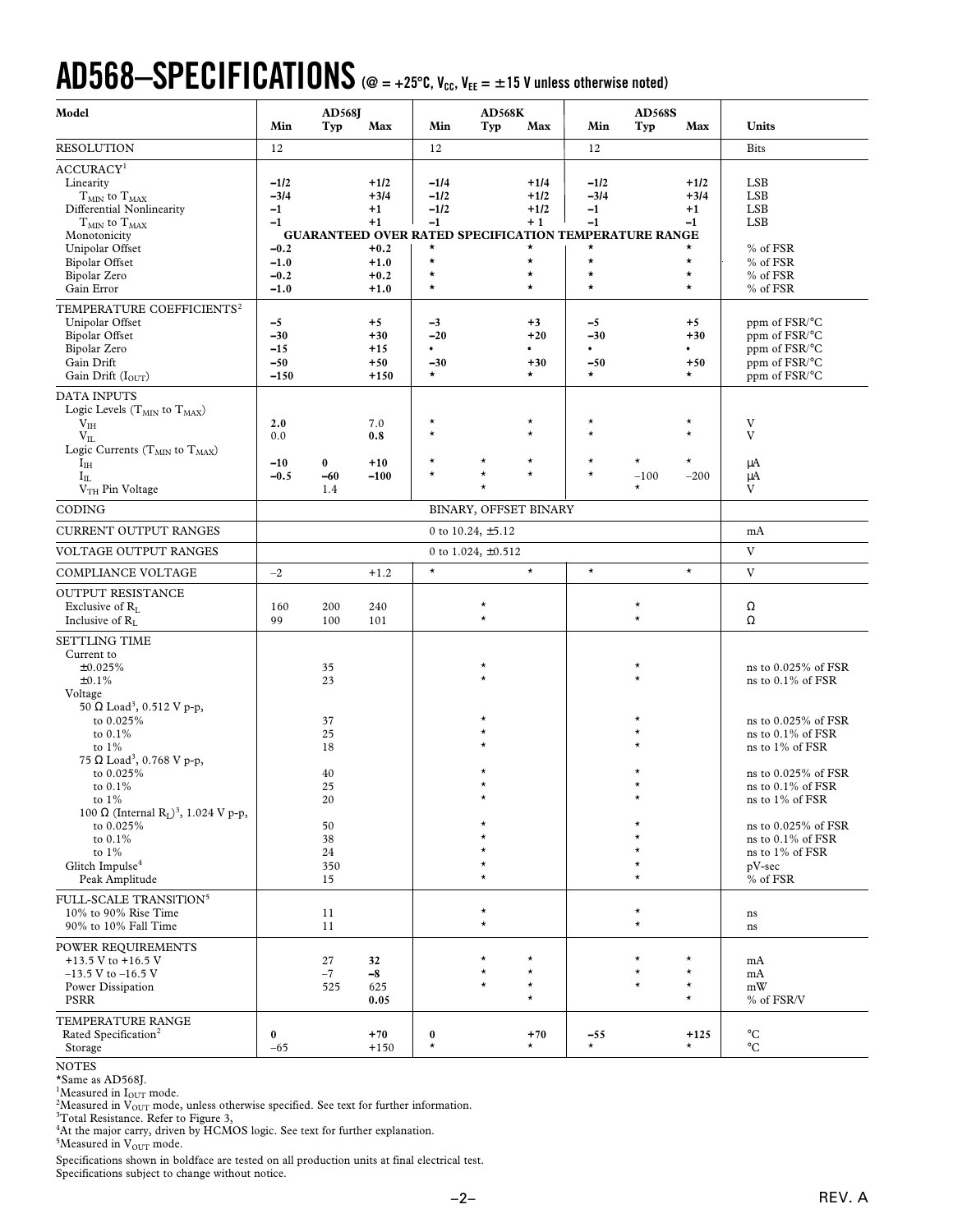

#### **ABSOLUTE MAXIMUM RATINGS<sup>1</sup>**

| REFCOM to LCOM $\dots\dots\dots\dots\dots\dots$ +100 mV to -10 V                                                  |
|-------------------------------------------------------------------------------------------------------------------|
|                                                                                                                   |
| THCOM to LCOM $\dots\dots\dots\dots\dots\dots\dots\dots\dots\dots\dots$                                           |
| SPANs to LCOM $\dots\dots\dots\dots\dots\dots\dots\dots\dots\dots\dots\dots$                                      |
|                                                                                                                   |
| $I_{\text{OUT}}$ to LCOM $\ldots \ldots \ldots \ldots \ldots \ldots \ldots \ldots \ldots -5$ V to $V_{\text{TH}}$ |
| Digital Inputs to THCOM 500 mV to +7.0 V                                                                          |
|                                                                                                                   |
|                                                                                                                   |
| Logic Threshold Control Input Current $\dots\dots\dots\dots$ 5 mA                                                 |
|                                                                                                                   |

| Power Dissipation $\dots\dots\dots\dots\dots\dots\dots\dots$ 100 mW                                              |  |
|------------------------------------------------------------------------------------------------------------------|--|
| Storage Temperature Range                                                                                        |  |
|                                                                                                                  |  |
| Junction Temperature $\dots \dots \dots \dots \dots \dots \dots \dots \dots \dots \dots \dots \dots \dots \dots$ |  |
| Thermal Resistance                                                                                               |  |
|                                                                                                                  |  |
|                                                                                                                  |  |

<sup>1</sup>Stresses above those listed under "Absolute Maximum Ratings" may cause permanent damage to the device. This is a stress rating only and functional operation of the device at these or any other conditions above those indicated in the operational section of this specification is not implied. Exposure to absolute maximum rating conditions for extended periods may affect device reliability.

requires that the differential linearity error not exceed 1 LSB in

MONOTONICITY: A DAC is said to be monotonic if the output either increases or remains constant as the digital input

UNIPOLAR OFFSET ERROR: The deviation of the analog output from the ideal (0 V or 0 mA) when the inputs are set to

BIPOLAR OFFSET ERROR: The deviation of the analog output from the ideal (negative half-scale) when the inputs are set

#### **ORDERING GUIDE**

| Model <sup>l</sup> | Package Option <sup>2</sup> | <b>Temperature</b><br>Range °C | Linearity<br><b>Error Max</b><br>@ 25 $\mathrm{^{\circ}C}$ | <b>Voltage</b><br>Gain T.C.<br>Max $ppm$ <sup>o</sup> C |
|--------------------|-----------------------------|--------------------------------|------------------------------------------------------------|---------------------------------------------------------|
| AD568JO            | 24-Lead Cerdip (O-24)       | 0 to $+70$                     | $\pm$ 1/2                                                  | ±50                                                     |
| AD568KO            | 24-Lead Cerdip (O-24)       | 0 to $+70$                     | $\pm$ 1/4                                                  | ±30                                                     |
| AD568SO            | 24-Lead Cerdip (O-24)       | $-55$ to $+125$                | $\pm$ 1/2                                                  | ±50                                                     |

**NOTES** 

<sup>1</sup>For details on grade and package offerings screened in accordance with MIL-STD-883, refer to the Analog Devices Military Products Databook or current AD568/883B data sheet.  ${}^{2}Q$  = Cerdip.

the negative direction.

all 0s is called unipolar offset error.

to all 0s is called bipolar offset error.

increases.

# **Definitions**

LINEARITY ERROR (also called INTEGRAL NONLINEAR-ITY OR INL): Analog Devices defines linearity error as the maximum deviation of the actual analog output from the ideal output (a straight line drawn from 0 to FS) for any bit combination expressed in multiples of 1 LSB. The AD568 is laser trimmed to 1/4 LSB (0.006% of FS) maximum linearity error at +25°C for the K version and 1/2 LSB for the J and S versions.

DIFFERENTIAL LINEARITY ERROR (also called DIFFER-ENTIAL NONLINEARITY or DNL): DNL is the measure of the variation in analog value, normalized to full scale, associated with a 1 LSB change in digital input code. Monotonic behavior

#### **CAUTION**

ESD (electrostatic discharge) sensitive device. Electrostatic charges as high as 4000 V readily accumulate on the human body and test equipment and can discharge without detection. Although the AD568 features proprietary ESD protection circuitry, permanent damage may occur on devices subjected to high energy electrostatic discharges. Therefore, proper ESD precautions are recommended to avoid performance degradation or loss of functionality.

**WARNING! ESD SENSITIVE DEVIC**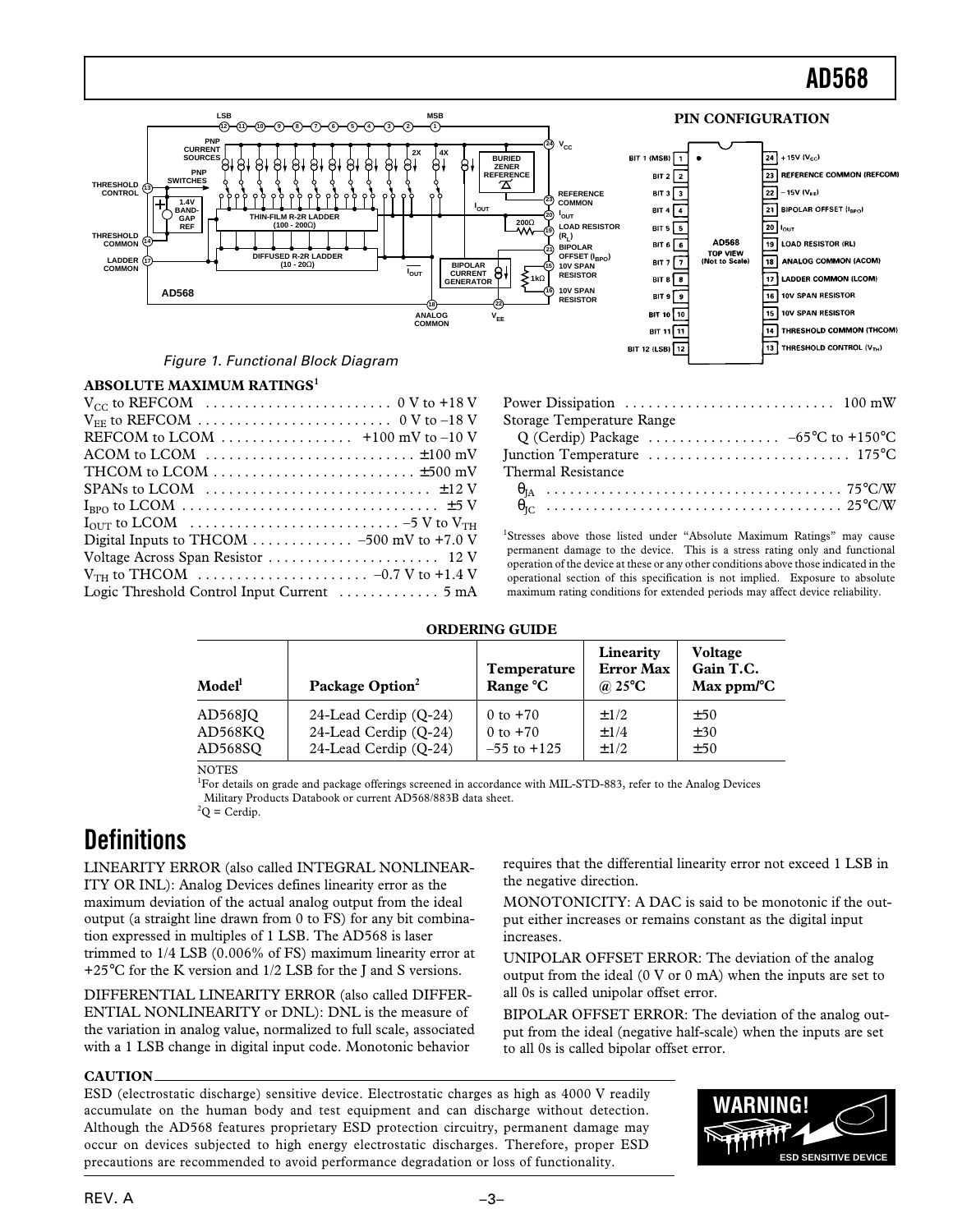BIPOLAR ZERO ERROR: The deviation of the analog output from the ideal half-scale output of 0 V (or 0 mA) for bipolar mode when only the MSB is on (100 . . .00) is called bipolar zero error.

GAIN ERROR: The difference between the ideal and actual output span of FS –1 LSB, expressed in % of FS, or LSB, when all bits are on.

GLITCH IMPULSE: Asymmetrical switching times in a DAC give rise to undesired output transients which are quantified by

their glitch impulse. It is specified as the net area of the glitch in nV-sec or pA-sec.

COMPLIANCE VOLTAGE: The range of allowable voltage at the output of a current-output DAC which will not degrade the accuracy of the output current.

SETTLING TIME: The time required for the output to reach and remain within a specified error band about its final value, measured from the digital input transition.



# **Connecting the AD568**

#### **UNBUFFERED VOLTAGE OUTPUT**

#### **Unipolar Configuration**

Figure 3 shows the AD568 configured to provide a unipolar 0 to +1.024 V output range. In this mode, the bipolar offset terminal, Pin 21, should be grounded if not used for offset trimming.

The nominal output impedance of the AD568 with Pin 19 grounded has been trimmed to 100  $\Omega$ ,  $\pm$ 1%. Other output impedances can be generated with an external resistor,  $R_{\text{EXT}}$ , between Pins 19 and 20. An R<sub>EXT</sub> equalling 300 Ω will yield a total output resistance of 75 Ω, while an R<sub>EXT</sub> of 100 Ω will provide 50  $\Omega$  of output resistance. Note that since the full-scale output current of the DAC remains 10.24 mA, changing the load impedance changes the unbuffered output voltage accordingly. Settling time and full-scale range characteristics for these load impedances are provided in the specifications table.

#### **Bipolar Configuration**

Figure 4 shows the connection scheme used to provide a bipolar output voltage range of 1.024 V. The bipolar offset (–0.512 V) occurs when all bits are OFF  $(00 \dots 00)$ , bipolar zero  $(0 V)$  occurs when the MSB is ON with all other bits OFF  $(10 \ldots 00)$ , and full-scale minus 1 LSB (0.51175 V) is generated when all bits are ON (11 . . . 11). Figure 5 shows an optional bipolar mode with a 2.048 V range. The scale factor in this mode will not be as accurate as the configuration shown in Figure 4, because the laser-trimmed resistor  $R_L$  is not used.



Figure 3. Unipolar Output Unbuffered 0 V to +1.024 V



Figure 4. Bipolar Output Unbuffered ±0.512 V

Figure 4 also demonstrates how the internal span resistor may be used to bias the  $V<sub>TH</sub>$  pin (Pin 13) from a 5 V supply. This eliminates the requirement for an external  $R<sub>TH</sub>$  in applications that do not require the precision span resistor.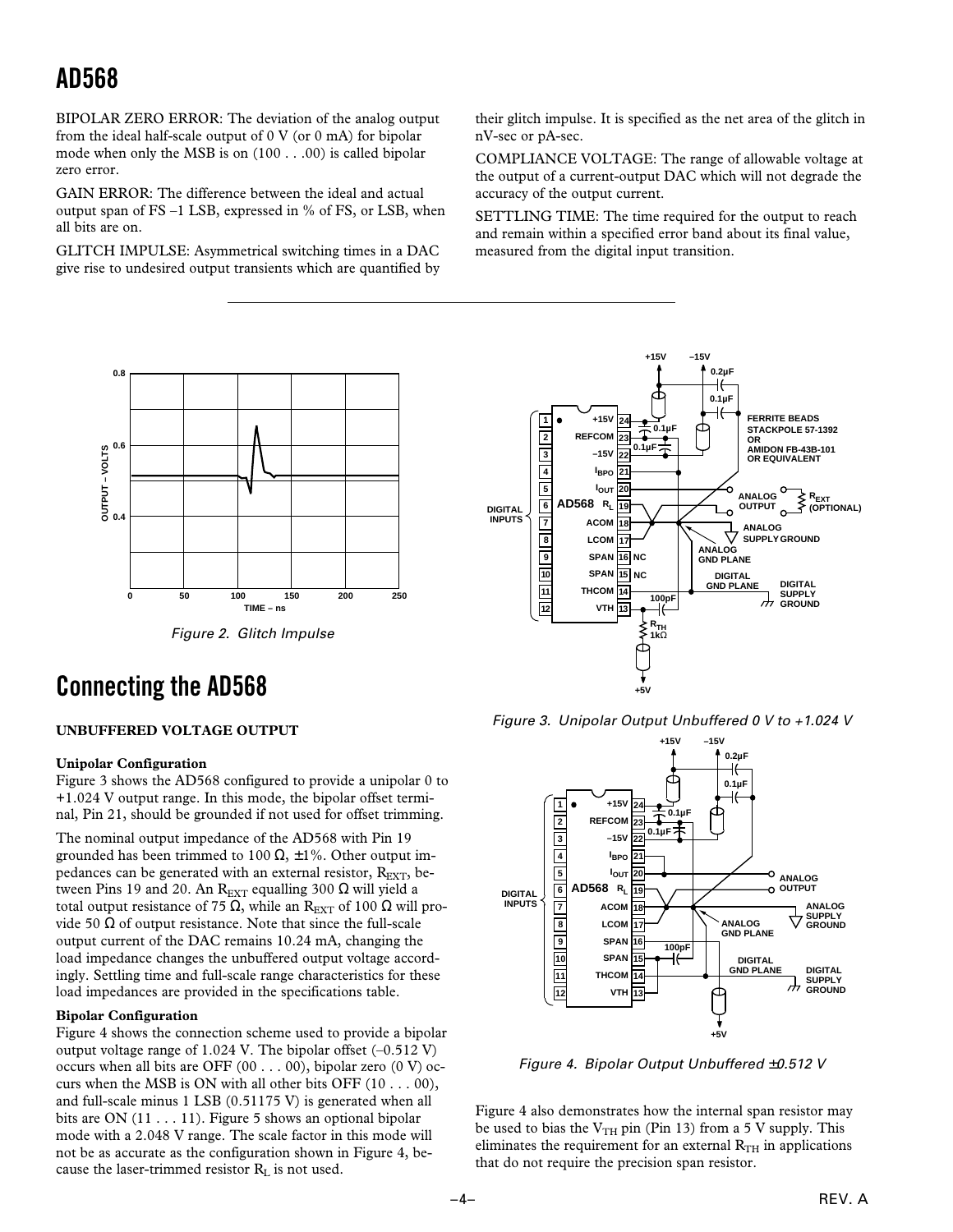

Figure 5. Bipolar Output Unbuffered ±1.024 V

#### **Optional Gan and Zero Adjustment**

The gain and offset are laser trimmed to minimize their effects on circuit performance. However, in some applications, it may be desirable to externally reduce these errors further. In those cases, the following procedures are suggested.

UNIPOLAR MODE: (Refer to Figure 6)

Step 1 – Set all bits (BIT 1–BIT 12) to Logic "0" (OFF)—note the output voltage. This is the offset error.

Step 2 – Set all bits to Logic "1" (ON). Adjust the gain trim resistor so that the output voltage is equal to the desired full scale minus 1 LSB plus the offset error measured in step 1.

Step 3 – Reset all bits to Logic "0" (OFF). Adjust the offset trim resistor for 0 V output.



Figure 6. Unbuffered Unipolar Gain and Zero Adjust BIPOLAR MODE (Refer to Figure 7)

Step 1 – Set bits to offset binary "zero" (10 . . . 00). Adjust the zero resistor to produce 0 V at the DAC output. This removes the bipolar zero error.

Step 2 – Set all bits to Logic "1" (ON). Adjust gain trim resistor so the output voltage is equal to the desired full-scale minus l LSB .

Step 3 – (Optional) If precise trimming of the bipolar offset is preferred to trimming of bipolar zero: set all bits to Logic "0" (OFF). Trim the zero resistor to produce the desired negative full scale at the DAC output. Note: this may slightly compromise the bipolar zero trim.



Figure 7. Bipolar Unbuffered Gain and Zero Adjust

#### **BUFFERED VOLTAGE OUTPUT**

For full-scale outputs of greater than 1 V, some type of external buffer amplifier is required. The AD840 fills this requirement perfectly, settling to 0.025% from a 10 V full-scale step in less than 100 ns.

A 1 kΩ span resistor has been provided on chip for use as a feedback resistor in buffered applications. Using  $R_{SPAN}$  (Pins 15, 16) introduces a 100 mW code-dependent power source onto the chip which may generate a slight degradation in linearity. Maximum linearity performance can be realized by using an external span resistor.



#### Figure 8. Unipolar Output Buffered 0 to –10.24V

#### **Unipolar Inverting Configuration**

Figure 8 shows the connections for producing  $a - 10.24$  V fullscale swing. This configuration uses the AD568 in the current output mode into a summing junction at the inverting input terminal of the external op amp. With the load resistor  $R_L$ grounded, the DAC has an output impedance of 100 Ω. This produces a noise gain of 11 from the noninverting terminal of the op amp, and hence, satisfies the stability criterion of the AD840 (stable at a gain of 10). The addition of a 5 pF compen-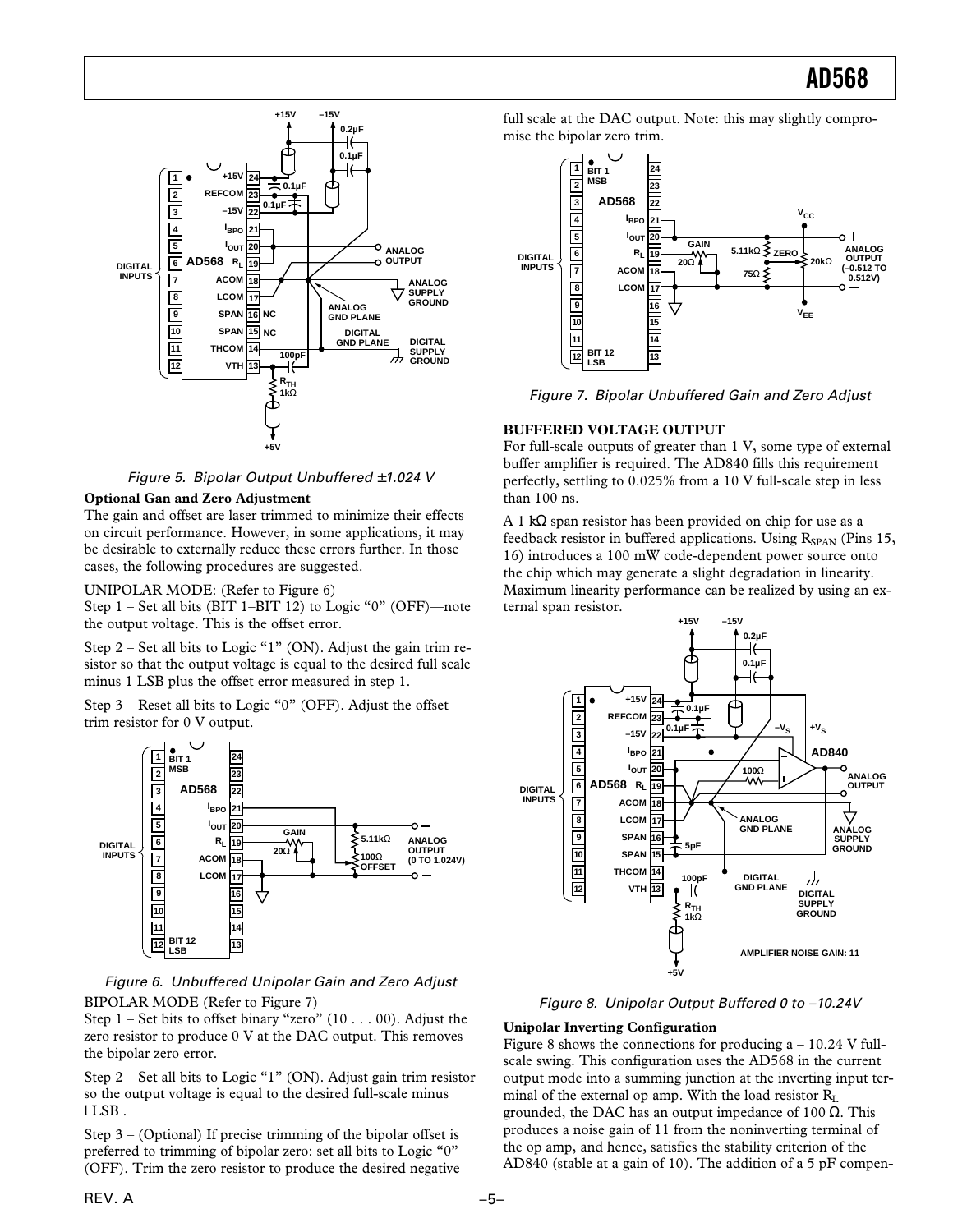sation capacitor across the 1 kΩ feedback resistor produces optimal settling. Lower noise gain can be achieved by connecting  $R_L$ to  $I<sub>OUT</sub>$  increasing the DAC output impedance to approximately 200  $\Omega$ , and reducing the noise gain to 6 (illustrated in Figure 9). While the output in this configuration will feature improved noise performance, it is somewhat less stable and may suffer from ringing. The compensation capacitance should be increased to 7 pF to maintain stability at this reduced gain.



Figure 8. Unipolar Output Buffered 0 to –10.24V



Figure 9. Bipolar Output Buffered ±5.12 V

#### **Bipolar Inverting Configuration**

Figure 9 illustrates the implementation of a  $+5.12$  V to  $-5.12$  V bipolar range, achieved by connecting the bipolar offset current,  $I<sub>BPO</sub>$ , to the summing junction of the external amplifier. Note that since the amplifier is providing an inversion, the full-scale output voltage is –5.12 V, while the bipolar offset voltage (all bits OFF) is +5.12 V at the amplifier output.

#### **Noninverting Configuration**

If a positive full-scale output voltage is required, it can be implemented using the AD568 in the unbuffered voltage output mode followed by the AD840 in a noninverting configuration (Figure 10). The noise gain of this topology is 10, requiring only 5 pF across the feedback resistor to optimize settling.<br> $+15V = -15V$ 



Figure 10. Unipolar Output Buffered 0 V to +10.24 V

### **Guidelines for Using the AD568**

The designer who seeks to combine high speed with high precision faces a challenging design environment. Where tens of milliamperes are involved, fractions of an ohm of misplaced impedance can generate several LSBs of error. Increasing bandwidths make formerly negligible parasitic capacitances and inductances significant. As system performance reaches and exceeds that of the measurement equipment, time-honored test methods may no longer be trustworthy. The DAC's placement on the boundary between the analog and digital domains introduces additional concerns. Proper RF techniques must be used in board design, device selection, supply bypassing, grounding, and measurement if optimal performance is to be realized. The AD568 has been configured to be relatively easy to use, even in some of the more treacherous applications. The device characteristics shown in this data sheet are readily achievable if proper attention is paid to the details. Since a solid understanding of the circuit involved is one of the designer's best weapons against the difficulties of RF design, the following sections provide illustrations, explanations, examples, and suggestions to facilitate successful design with the AD568.

#### **Current Output vs. Voltage Output**

As indicated in Figures 3 through 10, the AD568 has been designed to operate in several different modes depending on the external circuit configuration. While these modes may be categorized by many different schemes, one of the most important distinctions to be made is whether the DAC is to be used to generate an output voltage or an output current. In the current output mode, the DAC output (Pin 20) is tied to some type of summing junction, and the current flowing from the DAC into this summing junction is sensed (e.g., Figures 8 and 9). In this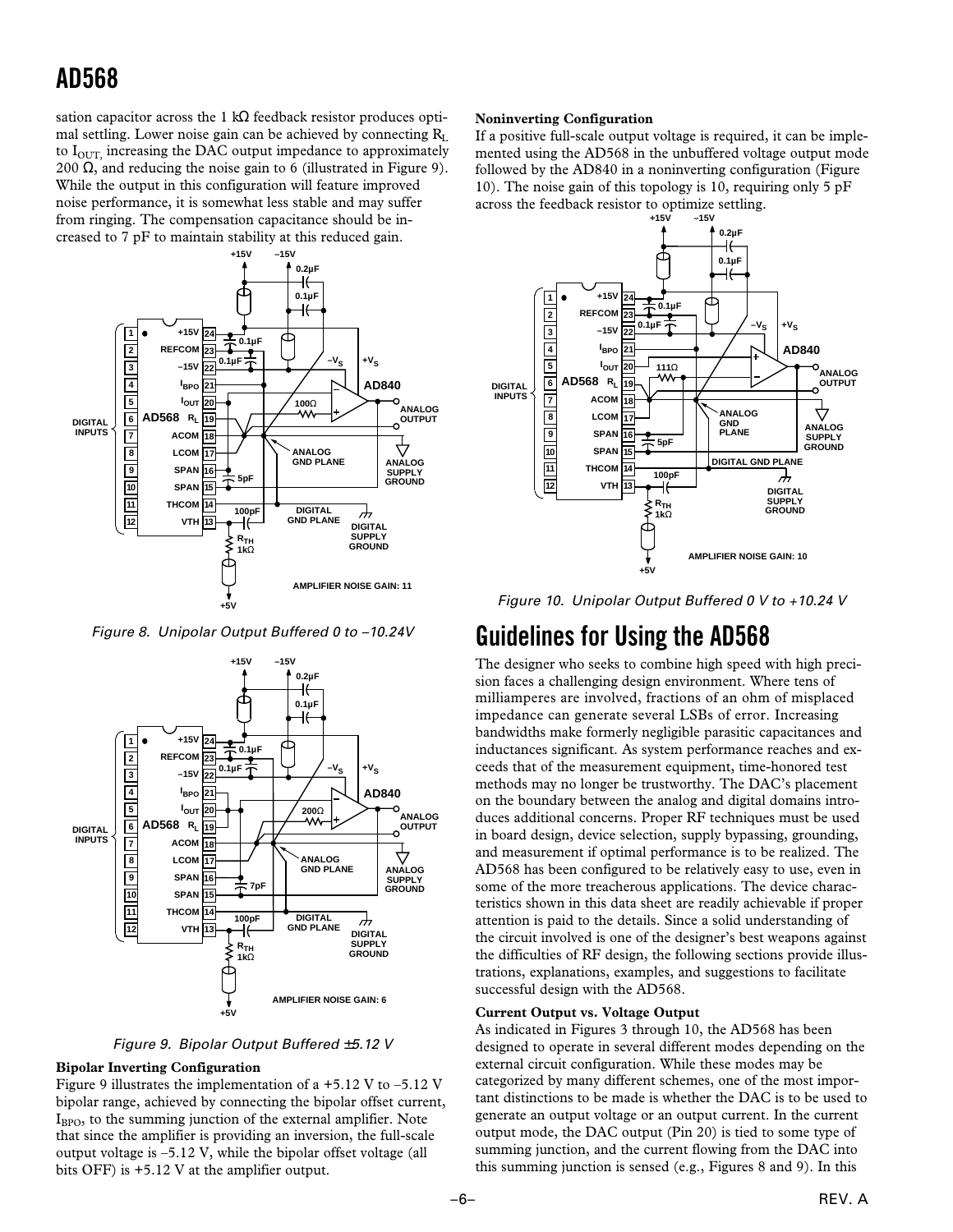mode, the DAC output scale is insensitive to whether the load resistor,  $R_{I}$ , is shorted (Pin 19 connected to Pin 20), or grounded (Pin 19 connected to Pin 18). However, this does affect the output impedance of the DAC current and may have a significant impact on the noise gain of the external circuitry. In the voltage output mode, the DAC's output current flows through its own internal impedance (perhaps in parallel with an external impedance) to generate a voltage, as in Figures 3, 4, 5, and 10. In this case, the DAC output scale is directly dependent on the load impedance. The temperature coefficient of the AD568's internal reference is trimmed in such a way that the drift of the DAC output in the voltage output mode is centered on zero. The current output of the DAC will have an additional drift factor corresponding to the absolute temperature coefficient of the internal thin-film resistors. This additional drift may be removed by judicious placement of the 1 kΩ span resistor in the signal path. For example, in Figures 8 and 9, the current flowing from the DAC into the summing junction could suffer from as much as 150 ppm/°C of thermal drift. However, since this current flows through the internal span resistor (Pins 15 and 16) which has a temperature coefficient that matches the DAC ladder resistors, this drift factor is compensated and the buffered voltage at the amplifier output will be within specified limits for the voltage output mode.

#### **Output Voltage Compliance**

The AD568 has a typical output compliance range of +1.2 V to  $-2.0$  V (with respect to the LCOM Pin). The currentsteering output stages will be unaffected by changes in the output terminal voltage over that range. However, as shown in Figure 11, there is an equivalent output impedance of 200  $\Omega$  in parallel with 15 pF at the output terminal which produces an equivalent error current if the voltage deviates from the ladder common. This is a linear effect which does not change with input code. Operation beyond the maximum compliance limits may cause either output stage saturation or breakdown resulting in nonlinear performance. The positive compliance limit is not affected by the positive power supply, but is a function of output current and the logic threshold voltage at  $V<sub>TH</sub>$ , Pin 13.



Figure 11. Equivalent Output

#### **Digital Input Considerations**

The AD568 uses a standard positive true straight binary code for unipolar outputs (all 1s full-scale output), and an offset binary code for bipolar output ranges. In the bipolar mode, with all 0s on the inputs, the output will go to negative full scale; with  $111 \ldots 11$ , the output will go to positive full scale less 1 LSB; and with 100 . . 00 (only the MSB on), the output will go to zero.

The threshold of the digital inputs is set at 1.4 V and does not vary with supply voltage. This is provided by a bandgap reference generator, which requires approximately 3 mA of bias current achieved by tying  $R_{TH}$  to any  $+V_L$  supply where

$$
R_{TH} = \left(\frac{+V_L - 1.4 V}{3 mA}\right)
$$

The input lines operate with small input currents to easily achieve interface with unbuffered CMOS logic. The digital input signals to the DAC should be isolated from the analog output as much as possible. To minimize undershoot, ringing, and possible digital feedthrough noise, the interconnect distances to the DAC inputs should be kept as short as possible. Termination resistors may improve performance if the digital lines become too long. The digital input should be free from large glitches and ringing and have maximum 10% to 90% rise and fall times of 5 ns. Figure 12 shows the equivalent digital input circuit of the AD568.



#### Figure 12. Equivalent Digital Input

Due to the high-speed nature of the AD568, it is recommended that high-speed logic families such as Schottky TTL, high-speed CMOS, or the new lines of FAST\* TTL be used exclusively. Table I shows how DAC performance can vary depending on the driving logic used. As this table indicates, STTL, HCMOS, and FAST represent the most viable families for driving the AD568.

Table I. DAC Performance vs. Drive Logic<sup>1</sup>

| Logic<br>Family | $10 - 90%$<br><b>DAC</b><br>Rise Time <sup>2</sup> | $1\%$            | <b>DAC</b><br>Settling Time <sup>2, 3</sup><br>$0.1\%$ | 0.025%  | $G$ litch <sup>4</sup><br>Impulse | Maximum<br>Glitch<br>Excursion |
|-----------------|----------------------------------------------------|------------------|--------------------------------------------------------|---------|-----------------------------------|--------------------------------|
| TTL             | $11$ ns                                            | 18 <sub>ns</sub> | $34$ ns                                                | $50$ ns | $2.5 \text{ nV-s}$                | $240 \text{ mV}$               |
| <b>LSTTL</b>    | $11$ ns                                            | $28$ ns          | $46$ ns                                                | $80$ ns | 950 pV-s                          | $160$ mV                       |
| STTL            | $9.5$ ns                                           | $16$ ns          | $33$ ns                                                | $50$ ns | $850$ pV-s                        | $150 \text{ mV}$               |
| HCMOS           | $11$ ns                                            | $24$ ns          | $38$ ns                                                | $50$ ns | $350$ pV-s                        | $115 \text{ mV}$               |
| $FAST*$         | $12$ ns                                            | $16$ ns          | $36$ ns                                                | $42$ ns | $1.0 \text{ nV-s}$                | $250$ mV                       |

**NOTES** 

<sup>&</sup>lt;sup>1</sup>All values typical, taken in rest fixture diagrammed in Figure 13.

<sup>&</sup>lt;sup>2</sup>Measurements are made for a 1 V full-scale step into 100  $\Omega$  DAC load resistance.

<sup>&</sup>lt;sup>3</sup>Settling time is measured from the time the digit input crosses the threshold voltage (1.4 V) to when the output is within the specified range of its final value.

<sup>&</sup>lt;sup>4</sup>The worst case glitch impulse, measured on the major carry DAC full scale is 1 V.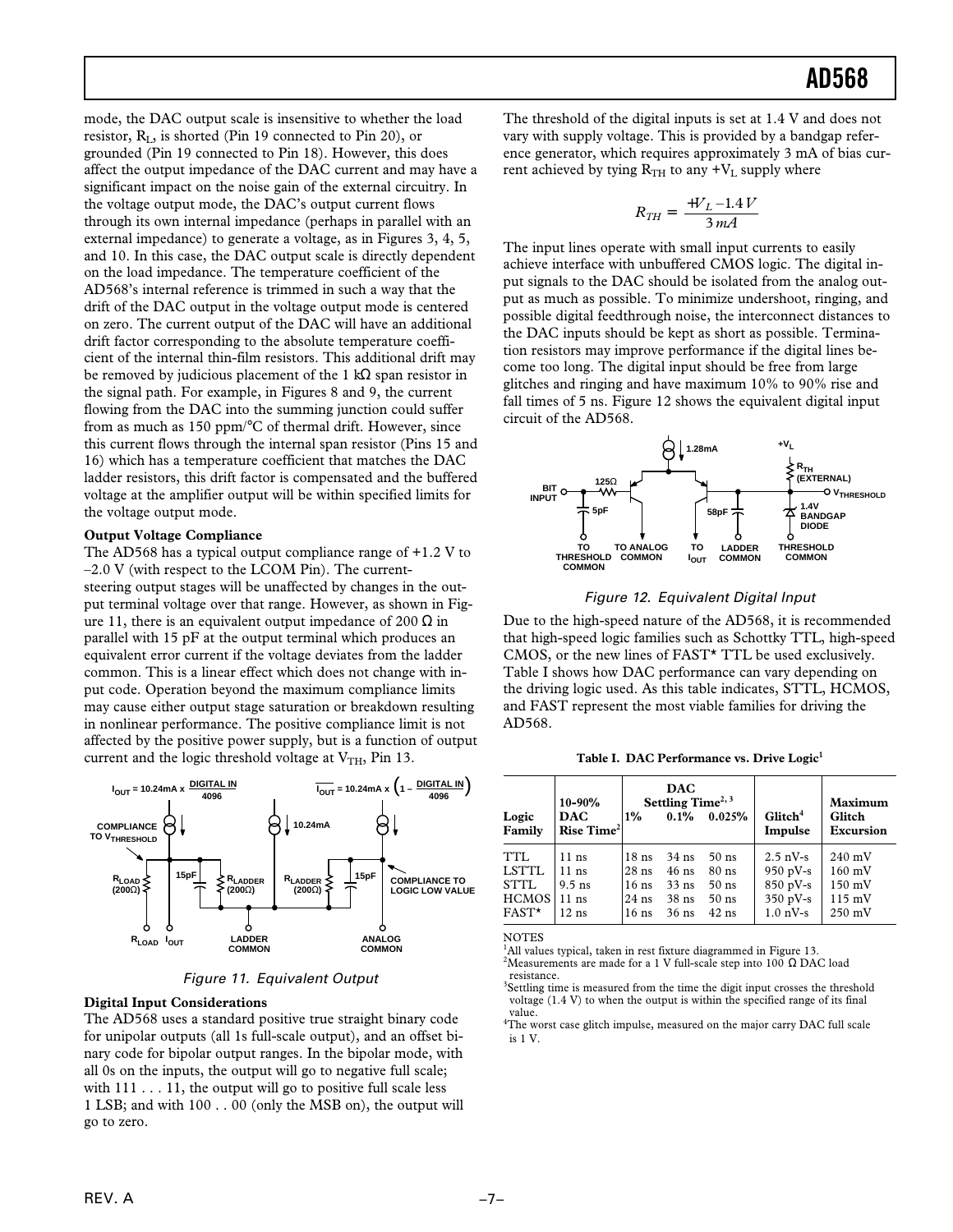The variations in settling times can be attributed to differences in the rise time and current driving capabilities of the various families. Differences in the glitch impulse are predominantly dependent upon the variation in data skew. Variations in these specs occur not only between logic families, but also between different gates and latches within the same family. When selecting a gate to drive the AD568 logic input, pay particular attention to the propagation delay time specs: t<sub>PLH</sub> and t<sub>PHL</sub>. Selecting the smallest delays possible will help to minimize the settling time, while selection of gates where t<sub>PLH</sub> and t<sub>PHL</sub> are closely matched to one another will minimize the glitch impulse resulting from data skew. Of the common latches, the 74374 octal flip-flop provides the best performance in this area for many of the logic families mentioned above.

\*FAST is a registered trademark of Fairchild Camera and Instrumentation Corporation.



Figure 13. Test Setup for Glitch Impulse and Settling Time Measurements

#### **Settling Time Considerations**

As can be seen from Table I and the specifications page, the settling time of the AD568 is application dependent. The fastest settling is achieved in the current-output mode, since the voltage output mode requires the output capacitance to be charged to the appropriate voltage. The DAC's relatively large output current helps to minimize this effect, but settling-time sensitive applications should avoid any unnecessary parasitic capacitance at the output node of voltage output configurations. Direct measurement of the fine scale DAC settling time, even in the voltage output mode, is extremely tricky: analog scope front ends are generally incapable of recovering from overdrive quickly enough to give an accurate settling representation. The plot shown in Figure 14 was obtained using Data Precision's 640 16-bit sampling head, which features the quick overdrive recovery characteristic of sampling approaches combined with high accuracy and relatively small thermal tail.



Figure 14. Zero to Full-Scale Settling

#### **Glitch Considerations**

In many high-speed DAC applications, glitch performance is a critical specification. In a conventional DAC architecture such as the AD568 there are two basic glitch mechanisms: data skew and digital feedthrough. A thorough understanding of these sources can help the user to minimize glitch in any application.

DIGITAL FEEDTHROUGH—As with any converter product, a high-speed digital-to-analog converter is forced to exist on the frontier between the noisy environment of high-speed digital logic and the sensitive analog domain. The problems of this interfacing are particularly acute when demands of high speed (greater than 10 MHz switching times) and high precision (12 bits or more) are combined. No amount of design effort can perfectly isolate the analog portions of a DAC from the spectral components of a digital input signal with a 2 ns risetime. Inevitably, once this digital signal is brought onto the chip, some of its higher frequency components will find their way to the sensitive analog nodes, producing a digital feedthrough glitch. To minimize the exposure to this effect, the AD568 has intentionally omitted the on-board latches that have been included in many slower DACs. This not only reduces the overall level of digital activity on chip, it also avoids bringing a latch clock pulse on board, whose opposite edge inevitably produces a substantial glitch, even when the DAC is not supposed to be changing codes. Another path for digital noise to find its way onto a converter chip is through the reference input pin. The completely internal reference featured in the AD568 eliminates this noise input, providing a greater degree of signal integrity in the analog portions of the chip.

DATA SKEW—The AD568, like many of its slower predecessors, essentially uses each digital input line to switch a separate, weighted current to either the output  $(I<sub>OUT</sub>)$  or some other node (ANALOG COM). If the input bits are not changed simultaneously, or if the different DAC bits switch at different speeds, then the DAC output current will momentarily take on some incorrect value. This effect is particularly troublesome at the "carry points", where the DAC output is to change by only one LSB, but several of the larger current sources must be switched to realize this change. Data skew can allow the DAC output to move a substantial amount towards full scale or zero (depending upon the direction of the skew) when only a small transition is desired. Great care was taken in the design and layout of the AD568 to ensure that switching times of the DAC switches are symmetrical and that the length of the input data lines are short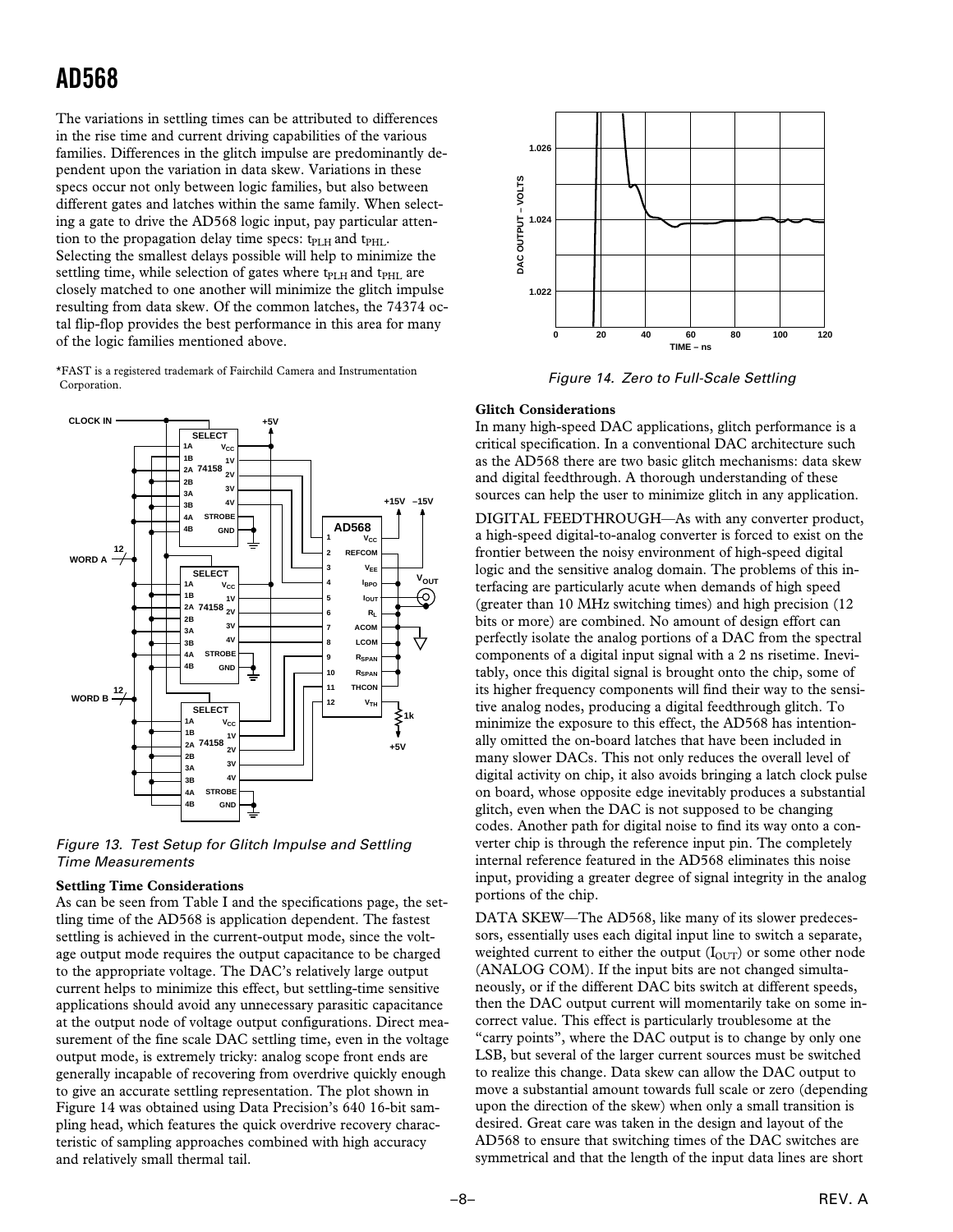and well matched. The glitch-sensitive user should be equally diligent about minimizing the data skew at the AD568's inputs, particularly for the 4 or 5 most significant bits. This can be achieved by using the proper logic family and gate to drive the DAC, and keeping the interconnect lines between the logic outputs and the DAC inputs as short and as well matched as possible, particularly for the most significant bits. The top 6 bits should be driven from the same latch chip if latches are used.

#### **Glitch Reduction Schemes**

BIT-DESKEWING—Even carefully laid-out boards using the proper driving logic may suffer from some degree of data-skew induced glitch. One common approach to reducing this effect is to add some appropriate capacitance (usually several pF) to each of the 2 or 3 most significant bits. The exact value of each capacitor for a given application should be determined experimentally, as it will be dependent on circuit board layout and the type of driving logic used. Table II presents a few examples of how the glitch impulse may be reduced through passive deskewing.

**Table II. Bit Delay Glitch Reduction Examples<sup>1</sup>**

| Logic<br>Family | Gate | Uncompensated   Compensation<br>Glitch     | <b>Used</b>                                                     | Compensated<br>Glitch                                               |
|-----------------|------|--------------------------------------------|-----------------------------------------------------------------|---------------------------------------------------------------------|
| <b>STTL</b>     |      | $HCMOS$ 74157 350 pV-s<br>74158   850 pV-s | $C2 = 5pF$<br>$R1 = 50 \Omega$<br>$\mathrm{C1} = 7 \mathrm{pF}$ | $\begin{array}{c} 250 \text{ pV-s} \\ 600 \text{ pV-s} \end{array}$ |

NOTE

<sup>1</sup>Measurements were made using a modified version of the fixture shown in Figure 13, with resistors and capacitors placed as shown in Figure 15. Resistance and capacitance values were set to zero except as noted.

As Figure 15 indicates, in some cases it may prove useful to place a few hundred ohms of series resistance in the input line to enhance the delay effect. This approach also helps to reduce some of the digital feedthrough glitch, as the higher frequency spectral components are being filtered out of the most significant bits' digital inputs.



Figure 15. R-C Bit Deskewing Scheme

THRESHOLD SHIFT—It is also possible to reduce the data skew by shifting the level of logic voltage threshold,  $V_{TH}$  (Pin 13). This can be readily accomplished by inserting some resistance between the THRESHOLD COM pin (Pin 14) and ground, as in Figure 16. To generate threshold voltages below

1.4 V, Pin 13 may be directly driven with a voltage source, leaving Pin 14 tied to the ground plane. As Note 2 in Table III indicates, lowering the threshold voltage may reduce output voltage compliance below the specified limits, which may be of concern in an unbuffered voltage output topology.



#### Figure 16. Positive Threshold Voltage Shift

Table III shows the glitch reduction achieved by shifting the threshold voltage for HCMOS, STTL, and FAST logic.

**Table III. Threshold Shift for Glitch Improvement<sup>1</sup>**

| Logic               | Gate                                         | Uncompensated                   | Modified               | <b>Resulting</b>                     |
|---------------------|----------------------------------------------|---------------------------------|------------------------|--------------------------------------|
| Family              |                                              | Glitch                          | Threshold <sup>2</sup> | Glitch                               |
| STTL<br><b>FAST</b> | $HCMOS$ 74HC158 350 pV-s<br>74S158<br>74F158 | 850 pV-s<br>$1000 \text{ pV-s}$ | 1.7V<br>1.0V<br>1.3V   | $150$ pV-s<br>$200 pV-s$<br>480 pV-s |

**NOTES** 

<sup>1</sup>Measurements made on a modified version of the circuit shown in Figure 13, with a 1 V full scale.

 $2^2$ Use care in any scheme that lowers the threshold voltage since the output voltage compliance of the DAC is sensitive to this voltage. If the DAC is to be operating in the voltage output mode, it is strongly suggested that the threshold voltage be set at least 200 mV above the output voltage full scale.

#### **Deglitching**

Some applications may prove so sensitive to glitch impulse that reduction of glitch impulse by an order of magnitude or more is required. In order to realize glitch impulses this low, some sort of sample-and-hold amplifier (SHA)-based deglitching scheme must be used.

There are high-speed SHAs available with specifications sufficient to deglitch the AD568, however most are hybrid in design at costs which can be prohibitive. A high performance, low cost alternative shown in Figure 17 is a discrete SHA utilizing a high-speed monolithic op amp and high-speed DMOS FET switches.

This SHA circuit uses the inverting integrator architecture. The AD841 operational amplifier used (300 MHz gain bandwidth product) is fabricated on the same high-speed process as the AD568. The time constant formed by the 200  $\Omega$  resistor and the 100 pF capacitor determines the acquisition time and also band limits the output signal to eliminate slew induced distortion.

A discrete drive circuit is used to achieve the best performance from the SD5000 quad DMOS switch. This switch driving cell is composed of MPS571 RF npn transistors and an MC10124 TTL to ECL translator. Using this technique provides both high speed and highly symmetrical drive signals for the SD5000 switches. The switches are arranged in a single-throw doublepole (SPDT) configuration. The 360 pF "flyback" capacitor is switched to the op amp summing junction during the hold mode to keep switching transients from feeding to the output. The capacitor is grounded during sample mode to minimize its effect on acquisition time.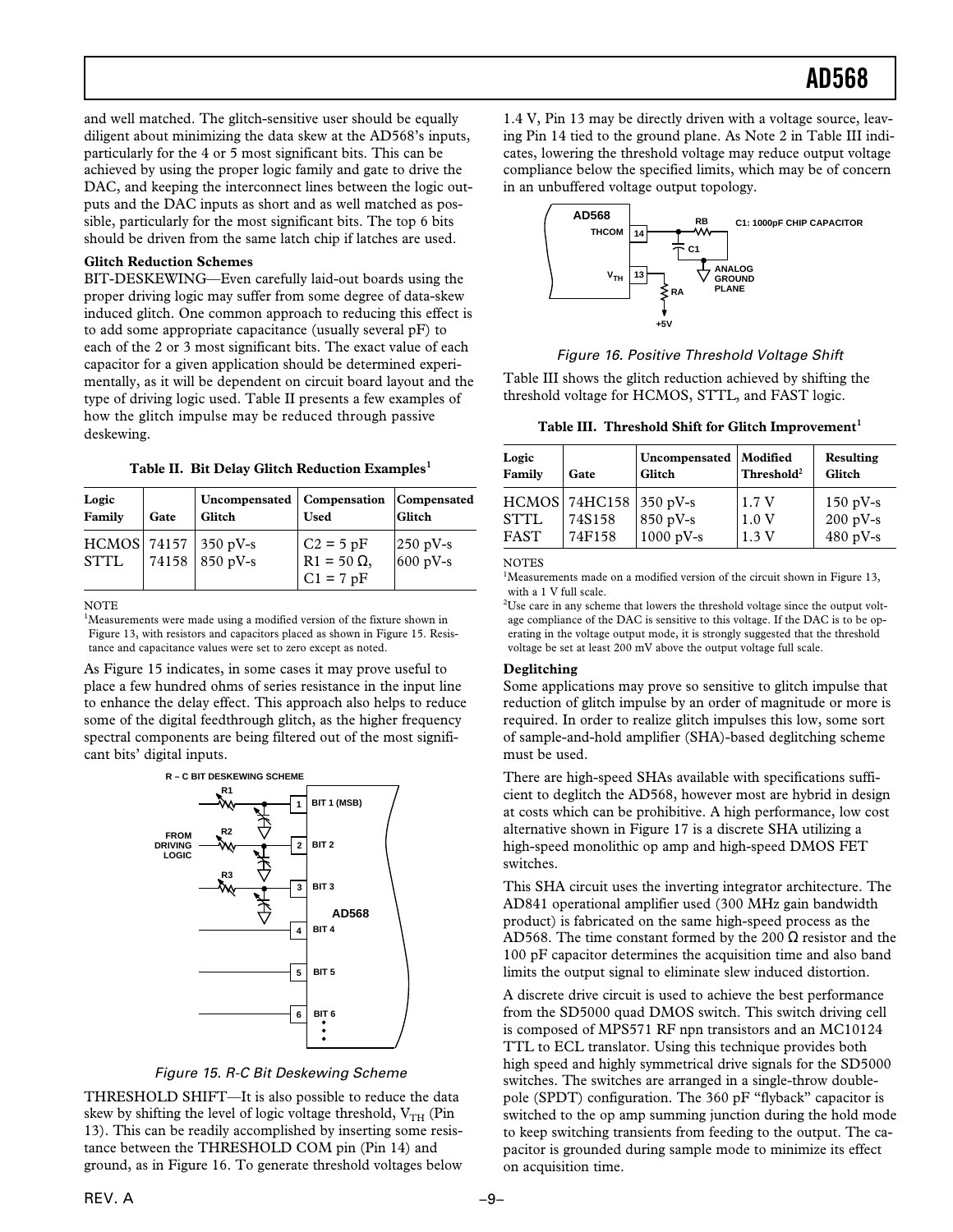Circuit layout for a high speed SHA is almost as critical as the design itself. Figure 17 shows a recommended layout of the deglitching cell for a double sided printed circuit board. The layout is very compact with care taken that all critical signal paths are short.



Figure 17. High Performance Deglitcher

#### **Grounding Rules**

The AD568 brings out separate reference, output, and digital power grounds. This allows for optimum management of signal ground currents for low noise and high-speed-settling performance. The separate ground returns are provided to minimize changes in current flow in the analog signal paths. In this way, logic return currents are not summed into the same return path with the analog signals.

It is important to understand which supply and signal currents are flowing in which grounds so that they may be returned to the proper power supply in the best possible way.

The majority of the current that flows into the  $V_{CC}$  supply (Pin 24) flows out (depending on the DAC input code) either the ANALOG COMMON (Pin 18), the LADDER COMMON (Pin 17), and/or  $I<sub>OUT</sub>$  (Pin 20).

The current in the LADDER COMMON is configured to be code independent when the output current is being summed into a virtual ground. If  $I_{\text{OUT}}$  is operated into its own output impedance (or in any unbuffered voltage output mode) the current in LADDER COMMON will become partially code dependent.

The current in the ANALOG COMMON (Pin 18) is an approximate complement of the current in  $I_{\text{OUT}}$ , i.e., zero when the DAC is at full scale and approximately 10 mA at zero input code.

A relatively constant current (not code dependent) flows out the REFERENCE COMMON (Pin 23).

The current flowing out of the  $V_{EE}$  supply (Pin 22) comes from a combination of reference ground and BIPOLAR OFFSET (Pin 21). The plus and minus 15 V supplies are decoupled to the REFERENCE COMMON.

The ground side of the load resistor R<sub>L</sub>, ANALOG COMMON and LADDER COMMON should be tied together as close to the package pins as possible. The analog output voltage is then referred to this node and thus it becomes the "high quality"

ground for the AD568. The REFERENCE COMMON (and Bipolar offset when not used), should also be connected to this node.

All of the current that flows into the  $V<sub>TH</sub>$  terminal (Pin 13) from the resistor tied to the 5 V logic supply (or other convenient positive supply) flows out the THRESHOLD COMMON (Pin 14). This ground pin should be returned directly to the digital ground plane on its own individual line.

The +5 V logic supply should be decoupled to the THRESH-OLD COMMON.

Because the  $V<sub>TH</sub>$  pin is connected directly to the DAC switches it should be decoupled to the analog output signal common.

In order to preserve proper operation of the DAC switches, the digital and analog grounds need to eventually be tied together. This connection between the ground planes should be made within 1/2" of the DAC.

#### **The Use of Ground and Power Planes**

If used properly, ground planes can perform a myriad of functions on high-speed circuit boards: bypassing, shielding, current transport, etc. In mixed signal design, the analog and digital portions of the board should be distinct from one another, with the analog ground plane covering analog signal traces and the digital ground plane confined to areas covering digital interconnect.

The two ground planes should be connected at or near the DAC. Care should be taken to insure that the ground plane is uninterrupted over crucial signal paths. On the digital side, this includes the digital input lines running to the DAC and any clock lines. On the analog side, this incudes the DAC output signal as well as the supply feeders. The use of side runs or planes in the routing of power lines is also recommended. This serves the dual function of providing a low series impedance power supply to the part as well as providing some ''free'' capacitive decoupling to the appropriate ground plane. Figure 18 illustrates many of the points discussed above. If more layers of interconnect are available, even better results are possible.

#### **Using the Right Bypass Capacitors**

Probably the most important external components associated with any high-speed design are the capacitors used to bypass the power supplies. Both selection and placement of these capacitors can be critical and, to a large extent, dependent upon the specifics of the system configurations. The dominant consideration in selection of bypass capacitors for the AD568 is minimization of series resistance and inductance. Many capacitors will begin to look inductive at 20 MHz and above, the very frequencies we are most interested in bypassing. Ceramic and filmtype capacitors generally feature lower series inductance than tantalum or electrolytic types. A few general rules are of universal use when approaching the problem of bypassing:

Bypass capacitors should be installed on the printed circuit board with the shortest possible leads consistent with reliable construction. This helps to minimize series inductance in the leads. Chip capacitors are optimal in this respect.

Some series inductance between the DAC supply pins and the power supply plane often helps to filter out high-frequency power supply noise. This inductance can be generated using a small ferrite bead.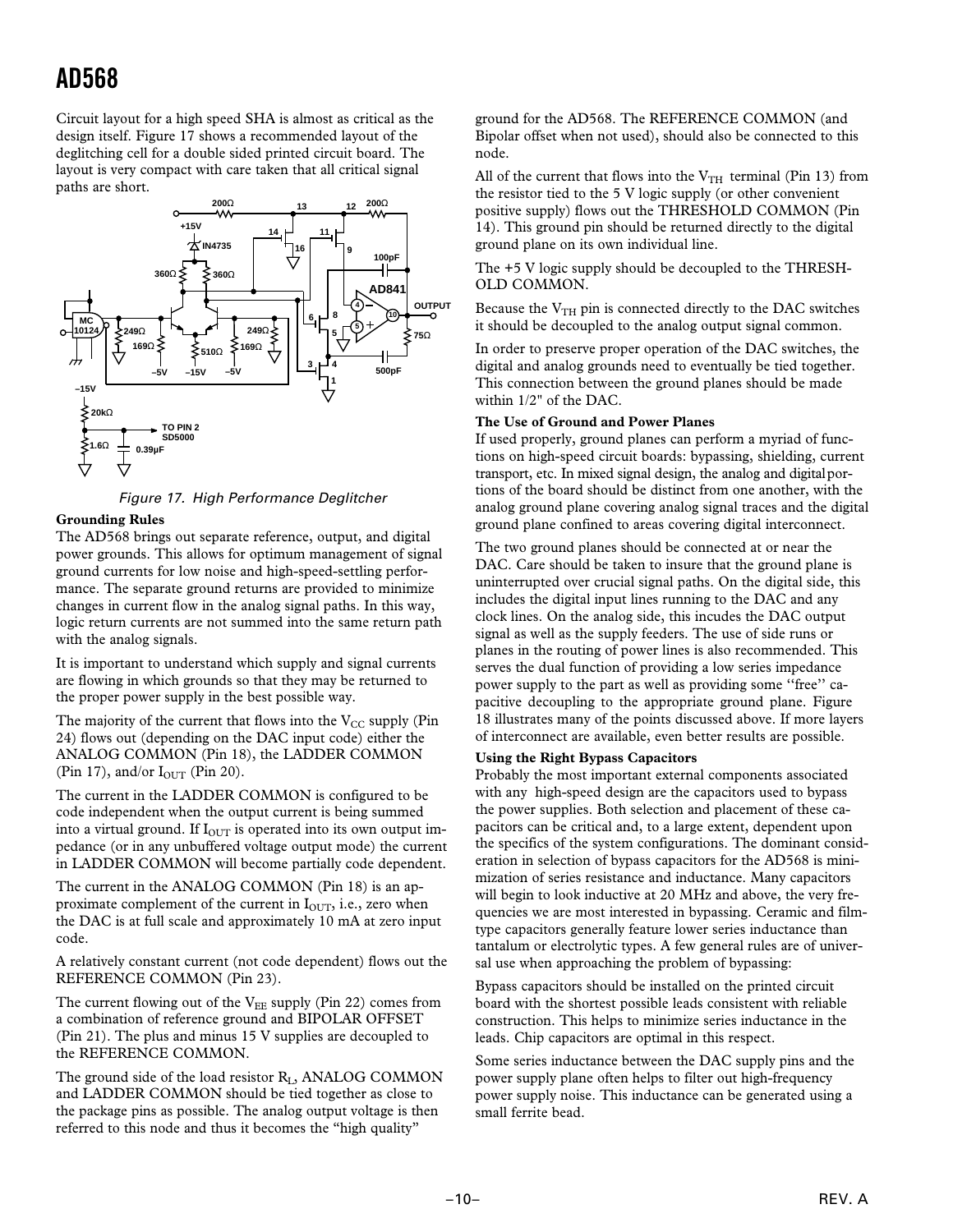

Component Side



Foil Side Figure 18. Printed Circuit Board Layout

#### **High-Speed Interconnect and Routing**

It is essential that care be taken in the signal and power ground circuits to avoid inducing extraneous voltage drops in the signal ground paths. It is suggested that all connections be short and direct, and as physically close to the package as possible, so that the length of any conduction path shared by external components will be minimized. When runs exceed an inch or so in length, some type of termination resistor may be required. The necessity and value of this resistor will be dependent upon the logic family used.

For maximum ac performance, the DAC should be mounted directly to the circuit board; sockets should not be used as they introduce unwanted capacitive coupling between adjacent pins of the device.

### **Applications**

#### **1** m**s, 12-BIT SUCCESSIVE APPROXIMATION A/D CONVERTER**

The AD568's unique combination of high speed and true 12-bit accuracy can be used to construct a 12-bit SAR-type A/D converter with a sub-µs conversion time. Figure 19 shows the configuration used for this application. A negative analog input voltage is converted into current and brought into a summing junction with the DAC current. This summing junction is bidirectionally clamped with two Schottky diodes to limit its voltage excursion from ground. This voltage is differentially amplified and passed to a high-speed comparator. The comparator output is latched and fed back to the successive approximation register, which is then clocked to generated the next set of codes for the DAC.



Figure 19. AD568 1 µs Successive Approximation A/D Application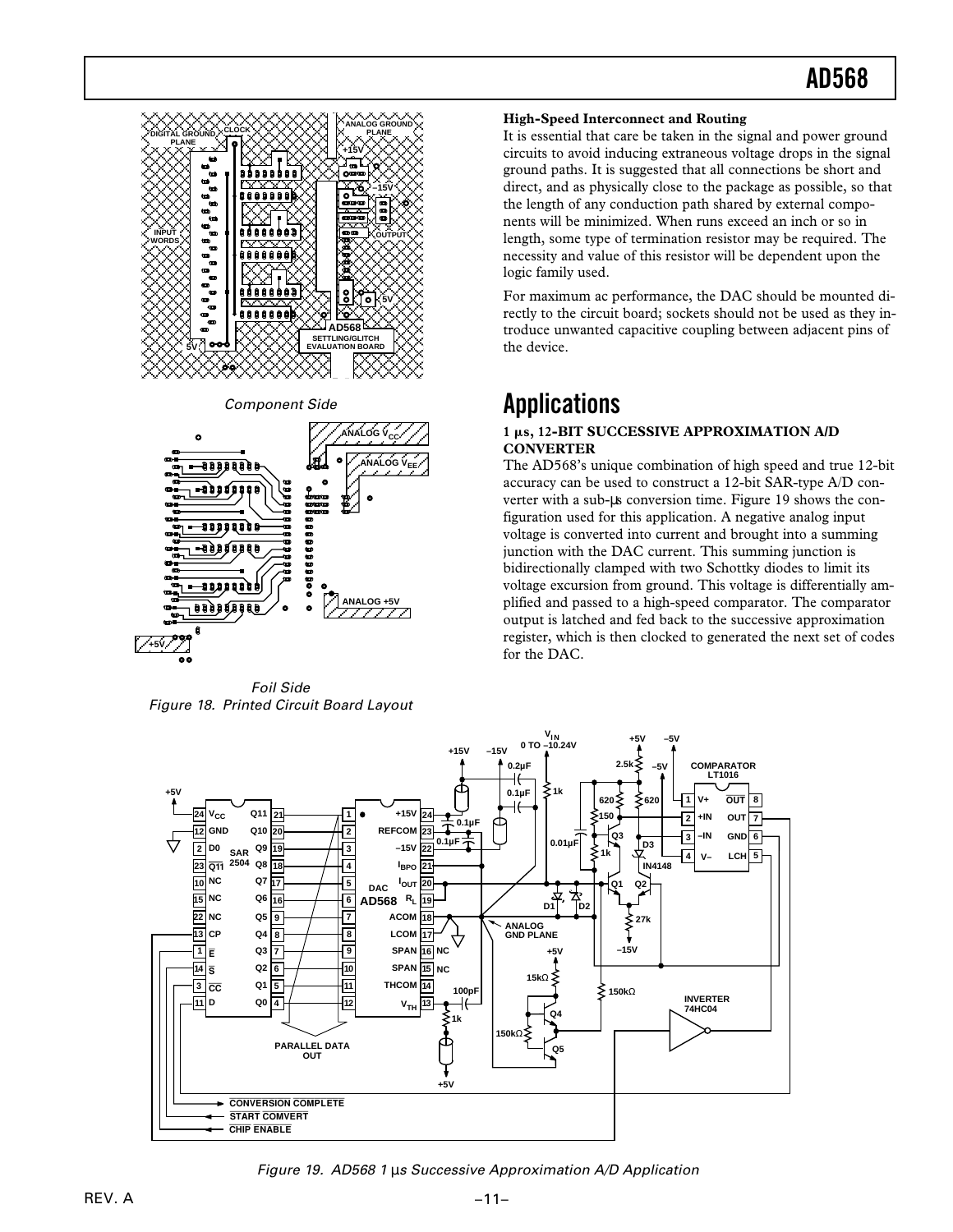#### **Circuit Details**

Figure 20 shows an approximate timing budget for the A/D converter. If 12 cycles are to be completed in 1 µs, approximately 80 ns is allowed for each cycle. Since the Schottky diodes clamp the voltage of the summing junction, the DAC settling time approaches the current-settling value of 35 ns, and hence uses up less than half the timing budget.

To maintain simplicity, a simple clock is used that runs at a constant rate throughout the conversion, with a duty cycle of approximately 90%. If absolute speed is worth the additional complexity, the clock frequency can be increased as the conversion progresses since the DAC must settle from increasingly smaller steps.

When seeking a cycle time of less than 100 ns, the delays generated by the older generation SAR registers become problematic. Newer, high speed SAR logic chips are becoming available in the classic 2504 pinout that cuts the logic overhead in half. One example of this is Zyrel's ZR2504.

Finding a comparator capable of keeping up with this DAC arrangement is fairly difficult: it must respond to an overdrive of 250 µV (1 LSB) in less than 25 ns. Since no inexpensive comparator exists with these specs, special arrangements must be made. The LT106 comparator provides relatively quick response, but requires at least 5 mV of overdrive to maintain this speed. A discrete preamplifier may be used to amplify the summing junction voltage to sufficiently overdrive the comparator. Care must be exercised in the layout of the preamp/comparator block to avoid introducing comparator instability with the preamp's additional gain.



 Figure 20. Typical Clock Cycle for a 1 µs SAR A/D **Converter** 

#### **HIGH-SPEED MULTIPLYING DAC**

A powerful use for the AD568 is found in multiplying applications, where the DAC controls the amplitude of a high-speed signal. Specifically, using the AD568 as the control voltage input signal for the AD539 60 MHz analog multiplier and

AD5539 wideband op amp, a high-speed multiplying DAC can be built.

In the application shown in Figure 21, the AD568 is used in a buffered voltage output mode to generate the input to the AD539's control channel. The speed of the AD568 allows oversampling of the control signal waveform voltage, thereby providing increased spectral purity of the amplitude envelope that modulates the analog input channels.

The AD568 is configured in the unbuffered unipolar output mode. The internal 200  $\Omega$  load resistor creates the 0-1 V FS output signal, which is buffered and amplified to a 0-3 V range suitable for the control channel of the AD539.

A 500 Ω input impedance exists at Pin 1, the input channel. To provide a buffer for the 0-1 V output signal from the AD568 looking into the impedance and to achieve the full-scale range, the AD841, high-speed, fast settling op amp is included. The gain of 3 is achieved with a 2 kΩ resistor configured in follower mode with a 1 kΩ pot and 500 Ω resistor. A 20 kΩ pot with connections to Pins 3, 4 and 12 is provided for offset trim.

The AD539 can accept two separate input signals, each with a nominal full-scale voltage range of  $\pm 2$  V. Each signal can then be simultaneously controlled by the AD568 signal at the common input channels, Pins 11 and 14, applied to the AD5539 in a subtracting configuration, provide the voltage output signal:

$$
V_{OUT} = \frac{D}{4096} \times \frac{V_{Y1} - V_{Y2}}{2V} (0 \le D \le 4095)
$$

For applications where only a single channel is involved, channel 2,  $V_{Y2}$ , is tied to ground. This provides:

$$
V_{OUT} = \frac{D}{4096} \times \frac{V_{Y1}}{2V} (0 \le D \le 4095)
$$

Some AD539 circuit details: The control amplifier compensation capacitor for Pin 2,  $C_C$ , must have a minimum value of 300 pF to provide circuit stability. For improved bandwidth and feedthrough, the feedthrough capacitor between Pins 1 and 2 should be 5-20% of  $C_C$ . A Schottky diode at Pin 2 can improve recovery time from small negative values of  $V_X$ . Lead lengths along the path of the high-speed signal from AD568 should be kept at a minimum.